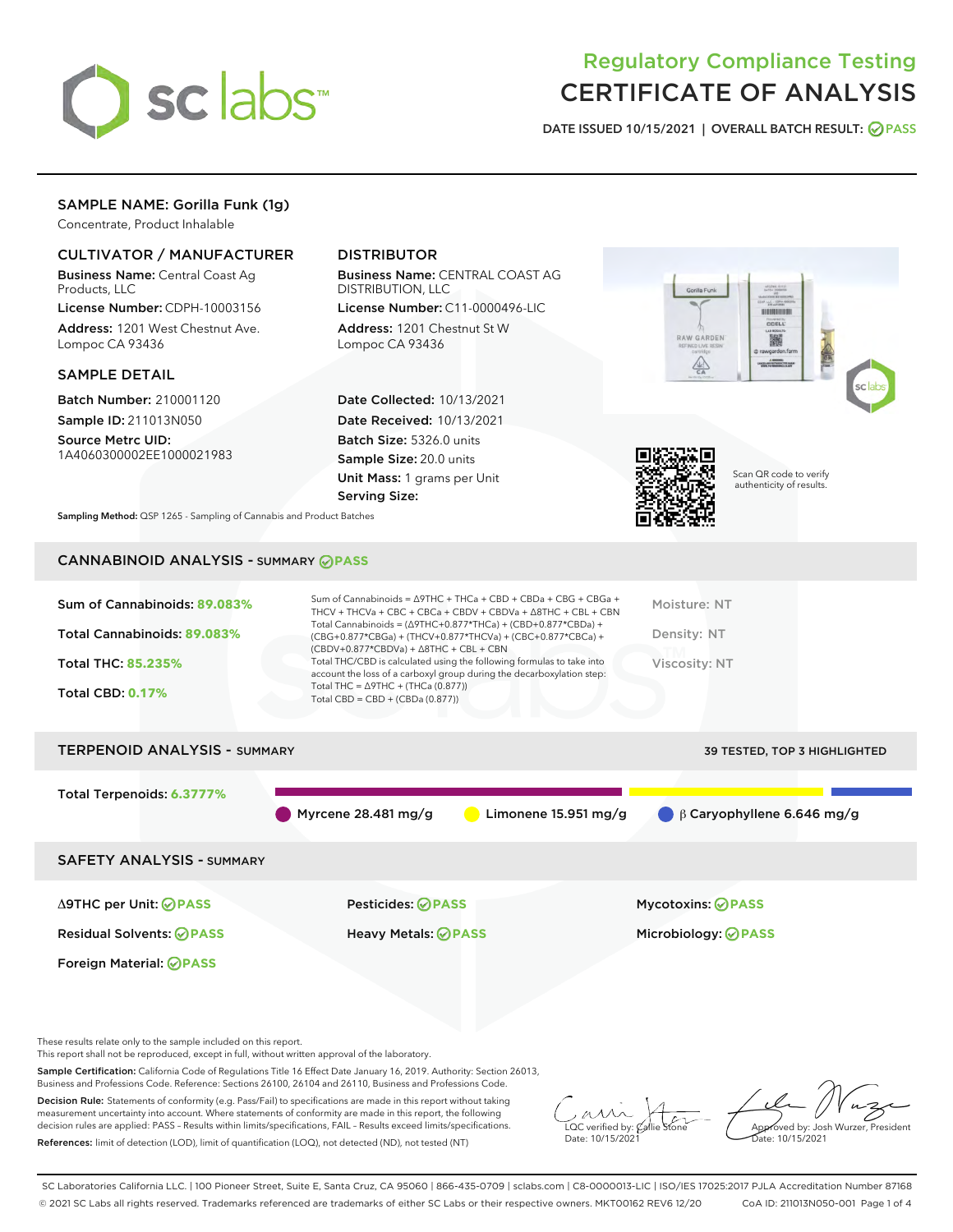



GORILLA FUNK (1G) | DATE ISSUED 10/15/2021 | OVERALL BATCH RESULT: @ PASS

#### CANNABINOID TEST RESULTS - 10/15/2021 2 PASS

Tested by high-performance liquid chromatography with diode-array detection (HPLC-DAD). **Method:** QSP 1157 - Analysis of Cannabinoids by HPLC-DAD

#### TOTAL CANNABINOIDS: **89.083%**

Total Cannabinoids (Total THC) + (Total CBD) + (Total CBG) + (Total THCV) + (Total CBC) + (Total CBDV) + ∆8THC + CBL + CBN

TOTAL THC: **85.235%** Total THC (∆9THC+0.877\*THCa)

TOTAL CBD: **0.17%**

Total CBD (CBD+0.877\*CBDa)

TOTAL CBG: 2.028% Total CBG (CBG+0.877\*CBGa)

TOTAL THCV: 1.26% Total THCV (THCV+0.877\*THCVa)

TOTAL CBC: ND Total CBC (CBC+0.877\*CBCa)

TOTAL CBDV: ND Total CBDV (CBDV+0.877\*CBDVa)

| <b>COMPOUND</b>  | LOD/LOQ<br>(mg/g)          | <b>MEASUREMENT</b><br><b>UNCERTAINTY</b><br>mg/g | <b>RESULT</b><br>(mg/g) | <b>RESULT</b><br>(%) |
|------------------|----------------------------|--------------------------------------------------|-------------------------|----------------------|
| <b>A9THC</b>     | 0.06 / 0.26                | ±29.321                                          | 852.35                  | 85.235               |
| <b>CBG</b>       | 0.06/0.19                  | ±0.799                                           | 20.28                   | 2.028                |
| <b>THCV</b>      | 0.1/0.2                    | ±0.63                                            | 12.6                    | 1.26                 |
| <b>CBN</b>       | 0.1/0.3                    | ±0.14                                            | 2.1                     | 0.21                 |
| $\triangle$ 8THC | 0.1/0.4                    | ±0.14                                            | 1.8                     | 0.18                 |
| <b>CBD</b>       | 0.07/0.29                  | ±0.079                                           | 1.70                    | 0.170                |
| <b>THCa</b>      | 0.05/0.14                  | N/A                                              | <b>ND</b>               | <b>ND</b>            |
| <b>THCVa</b>     | 0.07/0.20                  | N/A                                              | <b>ND</b>               | <b>ND</b>            |
| <b>CBDa</b>      | 0.02/0.19                  | N/A                                              | <b>ND</b>               | <b>ND</b>            |
| <b>CBDV</b>      | 0.04 / 0.15                | N/A                                              | <b>ND</b>               | <b>ND</b>            |
| <b>CBDVa</b>     | 0.03/0.53                  | N/A                                              | <b>ND</b>               | <b>ND</b>            |
| <b>CBGa</b>      | 0.1/0.2                    | N/A                                              | <b>ND</b>               | <b>ND</b>            |
| <b>CBL</b>       | 0.06 / 0.24                | N/A                                              | <b>ND</b>               | <b>ND</b>            |
| <b>CBC</b>       | 0.2 / 0.5                  | N/A                                              | <b>ND</b>               | <b>ND</b>            |
| <b>CBCa</b>      | 0.07 / 0.28                | N/A                                              | <b>ND</b>               | <b>ND</b>            |
|                  | <b>SUM OF CANNABINOIDS</b> |                                                  | 890.83 mg/g             | 89.083%              |

#### **UNIT MASS: 1 grams per Unit**

| ∆9THC per Unit                                                                            | 1120 per-package limit | 852.35 mg/unit<br><b>PASS</b> |  |  |  |
|-------------------------------------------------------------------------------------------|------------------------|-------------------------------|--|--|--|
| <b>Total THC per Unit</b>                                                                 |                        | 852.35 mg/unit                |  |  |  |
| <b>CBD per Unit</b>                                                                       |                        | $1.70$ mg/unit                |  |  |  |
| <b>Total CBD per Unit</b>                                                                 |                        | $1.70$ mg/unit                |  |  |  |
| Sum of Cannabinoids<br>per Unit                                                           |                        | 890.83 mg/unit                |  |  |  |
| <b>Total Cannabinoids</b><br>per Unit                                                     |                        | 890.83 mg/unit                |  |  |  |
| <b>MOISTURE TEST RESULT</b><br><b>DENSITY TEST RESULT</b><br><b>VISCOSITY TEST RESULT</b> |                        |                               |  |  |  |

Not Tested

Not Tested

Not Tested

#### TERPENOID TEST RESULTS - 10/15/2021

Terpene analysis utilizing gas chromatography-flame ionization detection (GC-FID). **Method:** QSP 1192 - Analysis of Terpenoids by GC-FID

| <b>COMPOUND</b>         | LOD/LOQ<br>(mg/g) | <b>MEASUREMENT</b><br><b>UNCERTAINTY</b><br>mg/g | <b>RESULT</b><br>(mg/g)                         | <b>RESULT</b><br>$(\%)$ |
|-------------------------|-------------------|--------------------------------------------------|-------------------------------------------------|-------------------------|
| <b>Myrcene</b>          | 0.008 / 0.025     | ±0.3674                                          | 28.481                                          | 2.8481                  |
| Limonene                | 0.005 / 0.016     | ±0.2281                                          | 15.951                                          | 1.5951                  |
| <b>B</b> Caryophyllene  | 0.004 / 0.012     | ±0.2366                                          | 6.646                                           | 0.6646                  |
| $\beta$ Pinene          | 0.004 / 0.014     | ±0.0330                                          | 2.869                                           | 0.2869                  |
| $\alpha$ Pinene         | 0.005 / 0.017     | ±0.0229                                          | 2.666                                           | 0.2666                  |
| Linalool                | 0.009/0.032       | ±0.0915                                          | 2.409                                           | 0.2409                  |
| $\alpha$ Humulene       | 0.009/0.029       | ±0.0544                                          | 1.696                                           | 0.1696                  |
| Fenchol                 | 0.010 / 0.034     | ±0.0361                                          | 0.933                                           | 0.0933                  |
| Terpineol               | 0.016 / 0.055     | ±0.0322                                          | 0.525                                           | 0.0525                  |
| Terpinolene             | 0.008 / 0.026     | ±0.0075                                          | 0.365                                           | 0.0365                  |
| Camphene                | 0.005 / 0.015     | ±0.0037                                          | 0.323                                           | 0.0323                  |
| trans-ß-Farnesene       | 0.008 / 0.025     | ±0.0106                                          | 0.299                                           | 0.0299                  |
| Ocimene                 | 0.011 / 0.038     | ±0.0068                                          | 0.211                                           | 0.0211                  |
| <b>Borneol</b>          | 0.005 / 0.016     | ±0.0066                                          | 0.157                                           | 0.0157                  |
| Nerolidol               | 0.009 / 0.028     | ±0.0038                                          | 0.061                                           | 0.0061                  |
| $\alpha$ Bisabolol      | 0.008 / 0.026     | ±0.0032                                          | 0.059                                           | 0.0059                  |
| Geraniol                | 0.002 / 0.007     | ±0.0021                                          | 0.048                                           | 0.0048                  |
| Fenchone                | 0.009 / 0.028     | ±0.0010                                          | 0.034                                           | 0.0034                  |
| $\gamma$ Terpinene      | 0.006 / 0.018     | ±0.0004                                          | 0.026                                           | 0.0026                  |
| $\alpha$ Terpinene      | 0.005 / 0.017     | ±0.0003                                          | 0.018                                           | 0.0018                  |
| $\alpha$ Phellandrene   | 0.006 / 0.020     | N/A                                              | <loq< th=""><th><loq< th=""></loq<></th></loq<> | <loq< th=""></loq<>     |
| 3 Carene                | 0.005 / 0.018     | N/A                                              | <loq< th=""><th><loq< th=""></loq<></th></loq<> | <loq< th=""></loq<>     |
| Sabinene Hydrate        | 0.006 / 0.022     | N/A                                              | <loq< th=""><th><loq< th=""></loq<></th></loq<> | <loq< th=""></loq<>     |
| Nerol                   | 0.003 / 0.011     | N/A                                              | <loq< th=""><th><loq< th=""></loq<></th></loq<> | <loq< th=""></loq<>     |
| Citronellol             | 0.003 / 0.010     | N/A                                              | <loq< th=""><th><loq< th=""></loq<></th></loq<> | <loq< th=""></loq<>     |
| Caryophyllene<br>Oxide  | 0.010 / 0.033     | N/A                                              | <loq< th=""><th><loq< th=""></loq<></th></loq<> | <loq< th=""></loq<>     |
| Sabinene                | 0.004 / 0.014     | N/A                                              | <b>ND</b>                                       | <b>ND</b>               |
| p-Cymene                | 0.005 / 0.016     | N/A                                              | <b>ND</b>                                       | <b>ND</b>               |
| Eucalyptol              | 0.006 / 0.018     | N/A                                              | ND                                              | <b>ND</b>               |
| (-)-Isopulegol          | 0.005 / 0.016     | N/A                                              | <b>ND</b>                                       | <b>ND</b>               |
| Camphor                 | 0.006 / 0.019     | N/A                                              | ND                                              | ND                      |
| Isoborneol              | 0.004 / 0.012     | N/A                                              | ND                                              | ND                      |
| Menthol                 | 0.008 / 0.025     | N/A                                              | ND                                              | ND                      |
| R-(+)-Pulegone          | 0.003 / 0.011     | N/A                                              | ND                                              | ND                      |
| <b>Geranyl Acetate</b>  | 0.004 / 0.014     | N/A                                              | ND                                              | ND                      |
| $\alpha$ Cedrene        | 0.005 / 0.016     | N/A                                              | ND                                              | ND                      |
| Valencene               | 0.009 / 0.030     | N/A                                              | ND                                              | ND                      |
| Guaiol                  | 0.009 / 0.030     | N/A                                              | ND                                              | ND                      |
| Cedrol                  | 0.008 / 0.027     | N/A                                              | ND                                              | <b>ND</b>               |
| <b>TOTAL TERPENOIDS</b> |                   |                                                  | 63.777 mg/g                                     | 6.3777%                 |

SC Laboratories California LLC. | 100 Pioneer Street, Suite E, Santa Cruz, CA 95060 | 866-435-0709 | sclabs.com | C8-0000013-LIC | ISO/IES 17025:2017 PJLA Accreditation Number 87168 © 2021 SC Labs all rights reserved. Trademarks referenced are trademarks of either SC Labs or their respective owners. MKT00162 REV6 12/20 CoA ID: 211013N050-001 Page 2 of 4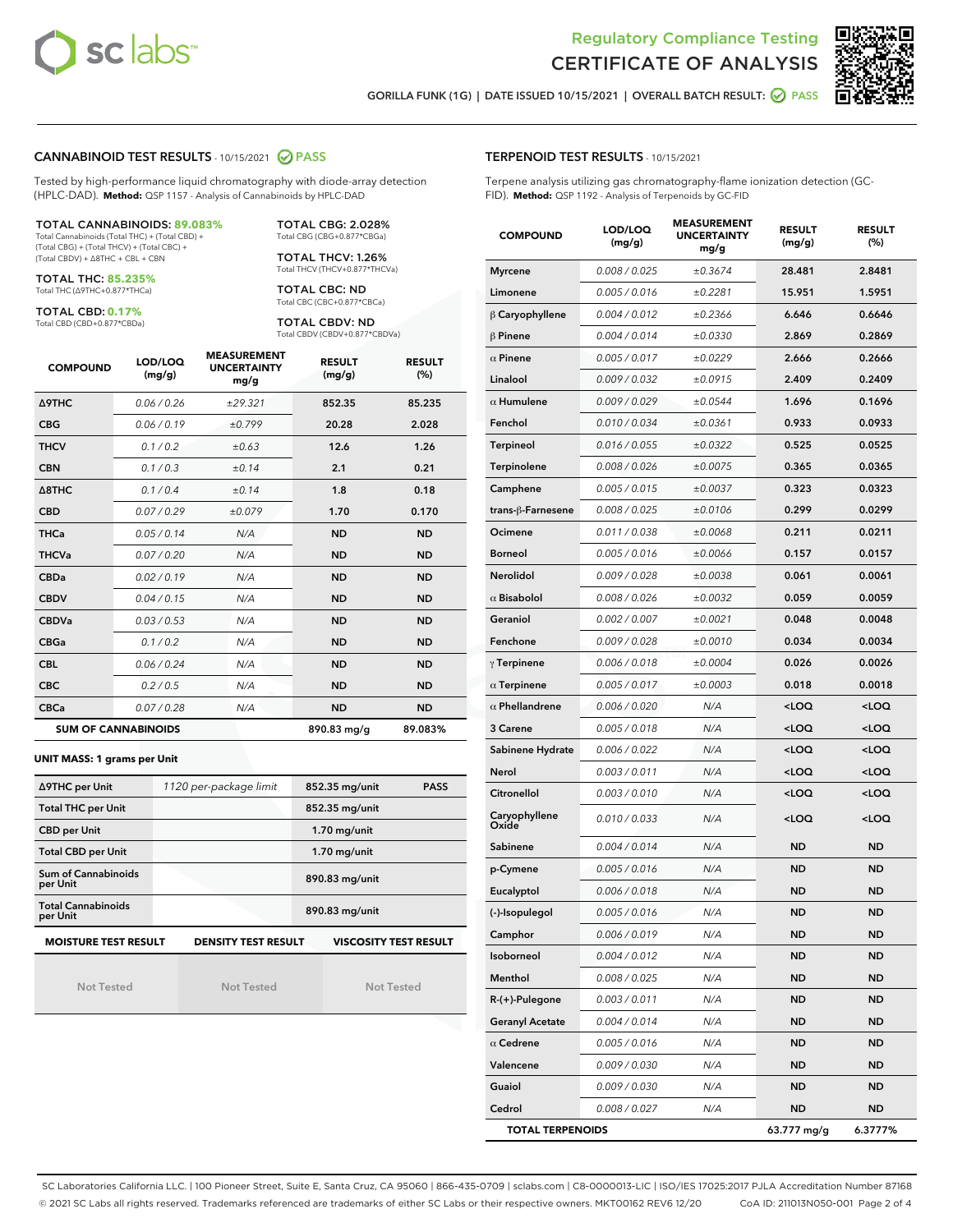



GORILLA FUNK (1G) | DATE ISSUED 10/15/2021 | OVERALL BATCH RESULT: 2 PASS

# CATEGORY 1 PESTICIDE TEST RESULTS - 10/14/2021 2 PASS

Pesticide and plant growth regulator analysis utilizing high-performance liquid chromatography-mass spectrometry (HPLC-MS) or gas chromatography-mass spectrometry (GC-MS). \*GC-MS utilized where indicated. **Method:** QSP 1212 - Analysis of Pesticides and Mycotoxins by LC-MS or QSP 1213 - Analysis of Pesticides by GC-MS

| 0.03 / 0.08<br><b>ND</b><br><b>PASS</b><br>Aldicarb<br>$\ge$ LOD<br>N/A<br>Carbofuran<br>0.02 / 0.05<br>$\ge$ LOD<br>N/A<br><b>ND</b><br><b>PASS</b><br>Chlordane*<br>0.03 / 0.08<br>$\ge$ LOD<br>N/A<br><b>ND</b><br><b>PASS</b><br>Chlorfenapyr*<br>0.03/0.10<br>$\ge$ LOD<br>N/A<br><b>ND</b><br><b>PASS</b><br>Chlorpyrifos<br>0.02 / 0.06<br>N/A<br><b>ND</b><br><b>PASS</b><br>$\ge$ LOD<br>Coumaphos<br>0.02 / 0.07<br>N/A<br><b>ND</b><br><b>PASS</b><br>$\ge$ LOD<br>Daminozide<br>0.02 / 0.07<br>N/A<br><b>ND</b><br><b>PASS</b><br>$\ge$ LOD<br><b>DDVP</b><br>0.03/0.09<br>$>$ LOD<br>N/A<br><b>ND</b><br><b>PASS</b><br>(Dichlorvos)<br>Dimethoate<br>0.03 / 0.08<br>$\ge$ LOD<br><b>ND</b><br><b>PASS</b><br>N/A<br>0.03/0.10<br>N/A<br><b>ND</b><br><b>PASS</b><br>Ethoprop(hos)<br>$>$ LOD<br>N/A<br><b>ND</b><br><b>PASS</b><br>Etofenprox<br>0.02 / 0.06<br>$\ge$ LOD<br>Fenoxycarb<br>0.03 / 0.08<br>$\ge$ LOD<br>N/A<br><b>ND</b><br><b>PASS</b><br>0.03 / 0.08<br>$\ge$ LOD<br>N/A<br><b>ND</b><br><b>PASS</b><br>Fipronil<br>Imazalil<br>0.02 / 0.06<br>$\geq$ LOD<br>N/A<br><b>ND</b><br><b>PASS</b><br><b>Methiocarb</b><br>0.02 / 0.07<br>$\ge$ LOD<br>N/A<br><b>ND</b><br><b>PASS</b><br>Methyl<br>0.03/0.10<br>N/A<br><b>ND</b><br><b>PASS</b><br>$\ge$ LOD<br>parathion<br>0.03/0.09<br><b>Mevinphos</b><br>$\ge$ LOD<br>N/A<br><b>ND</b><br><b>PASS</b><br>Paclobutrazol<br>0.02 / 0.05<br>$>$ LOD<br>N/A<br><b>ND</b><br><b>PASS</b><br>0.03 / 0.09<br>N/A<br>$\ge$ LOD<br><b>ND</b><br><b>PASS</b><br>Propoxur<br>0.03 / 0.08<br><b>ND</b><br><b>PASS</b><br>Spiroxamine<br>$\ge$ LOD<br>N/A<br>Thiacloprid<br>0.03/0.10<br>$\ge$ LOD<br>N/A<br><b>ND</b><br><b>PASS</b> | <b>COMPOUND</b> | LOD/LOQ<br>$(\mu g/g)$ | <b>ACTION</b><br><b>LIMIT</b><br>$(\mu g/g)$ | <b>MEASUREMENT</b><br><b>UNCERTAINTY</b><br>$\mu$ g/g | <b>RESULT</b><br>$(\mu g/g)$ | <b>RESULT</b> |
|---------------------------------------------------------------------------------------------------------------------------------------------------------------------------------------------------------------------------------------------------------------------------------------------------------------------------------------------------------------------------------------------------------------------------------------------------------------------------------------------------------------------------------------------------------------------------------------------------------------------------------------------------------------------------------------------------------------------------------------------------------------------------------------------------------------------------------------------------------------------------------------------------------------------------------------------------------------------------------------------------------------------------------------------------------------------------------------------------------------------------------------------------------------------------------------------------------------------------------------------------------------------------------------------------------------------------------------------------------------------------------------------------------------------------------------------------------------------------------------------------------------------------------------------------------------------------------------------------------------------------------------------------------------------------------------------------------|-----------------|------------------------|----------------------------------------------|-------------------------------------------------------|------------------------------|---------------|
|                                                                                                                                                                                                                                                                                                                                                                                                                                                                                                                                                                                                                                                                                                                                                                                                                                                                                                                                                                                                                                                                                                                                                                                                                                                                                                                                                                                                                                                                                                                                                                                                                                                                                                         |                 |                        |                                              |                                                       |                              |               |
|                                                                                                                                                                                                                                                                                                                                                                                                                                                                                                                                                                                                                                                                                                                                                                                                                                                                                                                                                                                                                                                                                                                                                                                                                                                                                                                                                                                                                                                                                                                                                                                                                                                                                                         |                 |                        |                                              |                                                       |                              |               |
|                                                                                                                                                                                                                                                                                                                                                                                                                                                                                                                                                                                                                                                                                                                                                                                                                                                                                                                                                                                                                                                                                                                                                                                                                                                                                                                                                                                                                                                                                                                                                                                                                                                                                                         |                 |                        |                                              |                                                       |                              |               |
|                                                                                                                                                                                                                                                                                                                                                                                                                                                                                                                                                                                                                                                                                                                                                                                                                                                                                                                                                                                                                                                                                                                                                                                                                                                                                                                                                                                                                                                                                                                                                                                                                                                                                                         |                 |                        |                                              |                                                       |                              |               |
|                                                                                                                                                                                                                                                                                                                                                                                                                                                                                                                                                                                                                                                                                                                                                                                                                                                                                                                                                                                                                                                                                                                                                                                                                                                                                                                                                                                                                                                                                                                                                                                                                                                                                                         |                 |                        |                                              |                                                       |                              |               |
|                                                                                                                                                                                                                                                                                                                                                                                                                                                                                                                                                                                                                                                                                                                                                                                                                                                                                                                                                                                                                                                                                                                                                                                                                                                                                                                                                                                                                                                                                                                                                                                                                                                                                                         |                 |                        |                                              |                                                       |                              |               |
|                                                                                                                                                                                                                                                                                                                                                                                                                                                                                                                                                                                                                                                                                                                                                                                                                                                                                                                                                                                                                                                                                                                                                                                                                                                                                                                                                                                                                                                                                                                                                                                                                                                                                                         |                 |                        |                                              |                                                       |                              |               |
|                                                                                                                                                                                                                                                                                                                                                                                                                                                                                                                                                                                                                                                                                                                                                                                                                                                                                                                                                                                                                                                                                                                                                                                                                                                                                                                                                                                                                                                                                                                                                                                                                                                                                                         |                 |                        |                                              |                                                       |                              |               |
|                                                                                                                                                                                                                                                                                                                                                                                                                                                                                                                                                                                                                                                                                                                                                                                                                                                                                                                                                                                                                                                                                                                                                                                                                                                                                                                                                                                                                                                                                                                                                                                                                                                                                                         |                 |                        |                                              |                                                       |                              |               |
|                                                                                                                                                                                                                                                                                                                                                                                                                                                                                                                                                                                                                                                                                                                                                                                                                                                                                                                                                                                                                                                                                                                                                                                                                                                                                                                                                                                                                                                                                                                                                                                                                                                                                                         |                 |                        |                                              |                                                       |                              |               |
|                                                                                                                                                                                                                                                                                                                                                                                                                                                                                                                                                                                                                                                                                                                                                                                                                                                                                                                                                                                                                                                                                                                                                                                                                                                                                                                                                                                                                                                                                                                                                                                                                                                                                                         |                 |                        |                                              |                                                       |                              |               |
|                                                                                                                                                                                                                                                                                                                                                                                                                                                                                                                                                                                                                                                                                                                                                                                                                                                                                                                                                                                                                                                                                                                                                                                                                                                                                                                                                                                                                                                                                                                                                                                                                                                                                                         |                 |                        |                                              |                                                       |                              |               |
|                                                                                                                                                                                                                                                                                                                                                                                                                                                                                                                                                                                                                                                                                                                                                                                                                                                                                                                                                                                                                                                                                                                                                                                                                                                                                                                                                                                                                                                                                                                                                                                                                                                                                                         |                 |                        |                                              |                                                       |                              |               |
|                                                                                                                                                                                                                                                                                                                                                                                                                                                                                                                                                                                                                                                                                                                                                                                                                                                                                                                                                                                                                                                                                                                                                                                                                                                                                                                                                                                                                                                                                                                                                                                                                                                                                                         |                 |                        |                                              |                                                       |                              |               |
|                                                                                                                                                                                                                                                                                                                                                                                                                                                                                                                                                                                                                                                                                                                                                                                                                                                                                                                                                                                                                                                                                                                                                                                                                                                                                                                                                                                                                                                                                                                                                                                                                                                                                                         |                 |                        |                                              |                                                       |                              |               |
|                                                                                                                                                                                                                                                                                                                                                                                                                                                                                                                                                                                                                                                                                                                                                                                                                                                                                                                                                                                                                                                                                                                                                                                                                                                                                                                                                                                                                                                                                                                                                                                                                                                                                                         |                 |                        |                                              |                                                       |                              |               |
|                                                                                                                                                                                                                                                                                                                                                                                                                                                                                                                                                                                                                                                                                                                                                                                                                                                                                                                                                                                                                                                                                                                                                                                                                                                                                                                                                                                                                                                                                                                                                                                                                                                                                                         |                 |                        |                                              |                                                       |                              |               |
|                                                                                                                                                                                                                                                                                                                                                                                                                                                                                                                                                                                                                                                                                                                                                                                                                                                                                                                                                                                                                                                                                                                                                                                                                                                                                                                                                                                                                                                                                                                                                                                                                                                                                                         |                 |                        |                                              |                                                       |                              |               |
|                                                                                                                                                                                                                                                                                                                                                                                                                                                                                                                                                                                                                                                                                                                                                                                                                                                                                                                                                                                                                                                                                                                                                                                                                                                                                                                                                                                                                                                                                                                                                                                                                                                                                                         |                 |                        |                                              |                                                       |                              |               |
|                                                                                                                                                                                                                                                                                                                                                                                                                                                                                                                                                                                                                                                                                                                                                                                                                                                                                                                                                                                                                                                                                                                                                                                                                                                                                                                                                                                                                                                                                                                                                                                                                                                                                                         |                 |                        |                                              |                                                       |                              |               |
|                                                                                                                                                                                                                                                                                                                                                                                                                                                                                                                                                                                                                                                                                                                                                                                                                                                                                                                                                                                                                                                                                                                                                                                                                                                                                                                                                                                                                                                                                                                                                                                                                                                                                                         |                 |                        |                                              |                                                       |                              |               |

#### CATEGORY 2 PESTICIDE TEST RESULTS - 10/14/2021 @ PASS

| <b>COMPOUND</b>          | LOD/LOQ<br>$(\mu g/g)$ | <b>ACTION</b><br><b>LIMIT</b><br>$(\mu g/g)$ | <b>MEASUREMENT</b><br><b>UNCERTAINTY</b><br>$\mu$ g/g | <b>RESULT</b><br>$(\mu g/g)$ | <b>RESULT</b> |
|--------------------------|------------------------|----------------------------------------------|-------------------------------------------------------|------------------------------|---------------|
| Abamectin                | 0.03/0.10              | 0.1                                          | N/A                                                   | <b>ND</b>                    | <b>PASS</b>   |
| Acephate                 | 0.02/0.07              | 0.1                                          | N/A                                                   | <b>ND</b>                    | <b>PASS</b>   |
| Acequinocyl              | 0.02/0.07              | 0.1                                          | N/A                                                   | <b>ND</b>                    | <b>PASS</b>   |
| Acetamiprid              | 0.02/0.05              | 0.1                                          | N/A                                                   | <b>ND</b>                    | <b>PASS</b>   |
| Azoxystrobin             | 0.02/0.07              | 0.1                                          | N/A                                                   | <b>ND</b>                    | <b>PASS</b>   |
| <b>Bifenazate</b>        | 0.01/0.04              | 0.1                                          | N/A                                                   | <b>ND</b>                    | <b>PASS</b>   |
| <b>Bifenthrin</b>        | 0.02 / 0.05            | 3                                            | N/A                                                   | <b>ND</b>                    | <b>PASS</b>   |
| <b>Boscalid</b>          | 0.03/0.09              | 0.1                                          | N/A                                                   | <b>ND</b>                    | <b>PASS</b>   |
| Captan                   | 0.19/0.57              | 0.7                                          | N/A                                                   | <b>ND</b>                    | <b>PASS</b>   |
| Carbaryl                 | 0.02/0.06              | 0.5                                          | N/A                                                   | <b>ND</b>                    | <b>PASS</b>   |
| Chlorantranilip-<br>role | 0.04/0.12              | 10                                           | N/A                                                   | <b>ND</b>                    | <b>PASS</b>   |
| Clofentezine             | 0.03/0.09              | 0.1                                          | N/A                                                   | <b>ND</b>                    | <b>PASS</b>   |

| <b>CATEGORY 2 PESTICIDE TEST RESULTS</b> - 10/14/2021 continued |
|-----------------------------------------------------------------|
|                                                                 |

| <b>COMPOUND</b>               | LOD/LOQ<br>(µg/g) | <b>ACTION</b><br>LIMIT<br>$(\mu g/g)$ | <b>MEASUREMENT</b><br><b>UNCERTAINTY</b><br>µg/g | <b>RESULT</b><br>(µg/g) | <b>RESULT</b> |
|-------------------------------|-------------------|---------------------------------------|--------------------------------------------------|-------------------------|---------------|
| Cyfluthrin                    | 0.12 / 0.38       | 2                                     | N/A                                              | <b>ND</b>               | <b>PASS</b>   |
| Cypermethrin                  | 0.11 / 0.32       | $\mathcal{I}$                         | N/A                                              | <b>ND</b>               | <b>PASS</b>   |
| Diazinon                      | 0.02 / 0.05       | 0.1                                   | N/A                                              | <b>ND</b>               | <b>PASS</b>   |
| Dimethomorph                  | 0.03 / 0.09       | 2                                     | N/A                                              | <b>ND</b>               | <b>PASS</b>   |
| Etoxazole                     | 0.02 / 0.06       | 0.1                                   | N/A                                              | <b>ND</b>               | <b>PASS</b>   |
| Fenhexamid                    | 0.03 / 0.09       | 0.1                                   | N/A                                              | <b>ND</b>               | <b>PASS</b>   |
| Fenpyroximate                 | 0.02 / 0.06       | 0.1                                   | N/A                                              | <b>ND</b>               | <b>PASS</b>   |
| Flonicamid                    | 0.03 / 0.10       | 0.1                                   | N/A                                              | <b>ND</b>               | <b>PASS</b>   |
| Fludioxonil                   | 0.03 / 0.10       | 0.1                                   | N/A                                              | <b>ND</b>               | <b>PASS</b>   |
| Hexythiazox                   | 0.02 / 0.07       | 0.1                                   | N/A                                              | <b>ND</b>               | <b>PASS</b>   |
| Imidacloprid                  | 0.04 / 0.11       | 5                                     | N/A                                              | <b>ND</b>               | <b>PASS</b>   |
| Kresoxim-methyl               | 0.02 / 0.07       | 0.1                                   | N/A                                              | <b>ND</b>               | <b>PASS</b>   |
| Malathion                     | 0.03 / 0.09       | 0.5                                   | N/A                                              | <b>ND</b>               | <b>PASS</b>   |
| Metalaxyl                     | 0.02 / 0.07       | $\overline{c}$                        | N/A                                              | <b>ND</b>               | <b>PASS</b>   |
| Methomyl                      | 0.03 / 0.10       | $\mathcal{I}$                         | N/A                                              | <b>ND</b>               | <b>PASS</b>   |
| Myclobutanil                  | 0.03 / 0.09       | 0.1                                   | N/A                                              | <b>ND</b>               | <b>PASS</b>   |
| Naled                         | 0.02 / 0.07       | 0.1                                   | N/A                                              | <b>ND</b>               | <b>PASS</b>   |
| Oxamyl                        | 0.04 / 0.11       | 0.5                                   | N/A                                              | <b>ND</b>               | <b>PASS</b>   |
| Pentachloronitro-<br>benzene* | 0.03/0.09         | 0.1                                   | N/A                                              | <b>ND</b>               | <b>PASS</b>   |
| Permethrin                    | 0.04 / 0.12       | 0.5                                   | N/A                                              | <b>ND</b>               | <b>PASS</b>   |
| Phosmet                       | 0.03 / 0.10       | 0.1                                   | N/A                                              | <b>ND</b>               | <b>PASS</b>   |
| Piperonylbu-<br>toxide        | 0.02 / 0.07       | 3                                     | N/A                                              | <b>ND</b>               | <b>PASS</b>   |
| Prallethrin                   | 0.03 / 0.08       | 0.1                                   | N/A                                              | <b>ND</b>               | <b>PASS</b>   |
| Propiconazole                 | 0.02 / 0.07       | 0.1                                   | N/A                                              | <b>ND</b>               | <b>PASS</b>   |
| Pyrethrins                    | 0.04 / 0.12       | 0.5                                   | N/A                                              | <b>ND</b>               | <b>PASS</b>   |
| Pyridaben                     | 0.02 / 0.07       | 0.1                                   | N/A                                              | <b>ND</b>               | <b>PASS</b>   |
| Spinetoram                    | 0.02 / 0.07       | 0.1                                   | N/A                                              | <b>ND</b>               | <b>PASS</b>   |
| Spinosad                      | 0.02 / 0.07       | 0.1                                   | N/A                                              | <b>ND</b>               | <b>PASS</b>   |
| Spiromesifen                  | 0.02 / 0.05       | 0.1                                   | N/A                                              | <b>ND</b>               | <b>PASS</b>   |
| Spirotetramat                 | 0.02 / 0.06       | 0.1                                   | N/A                                              | <b>ND</b>               | <b>PASS</b>   |
| Tebuconazole                  | 0.02 / 0.07       | 0.1                                   | N/A                                              | <b>ND</b>               | <b>PASS</b>   |
| Thiamethoxam                  | 0.03 / 0.10       | 5                                     | N/A                                              | <b>ND</b>               | <b>PASS</b>   |
| Trifloxystrobin               | 0.03 / 0.08       | 0.1                                   | N/A                                              | <b>ND</b>               | <b>PASS</b>   |

SC Laboratories California LLC. | 100 Pioneer Street, Suite E, Santa Cruz, CA 95060 | 866-435-0709 | sclabs.com | C8-0000013-LIC | ISO/IES 17025:2017 PJLA Accreditation Number 87168 © 2021 SC Labs all rights reserved. Trademarks referenced are trademarks of either SC Labs or their respective owners. MKT00162 REV6 12/20 CoA ID: 211013N050-001 Page 3 of 4